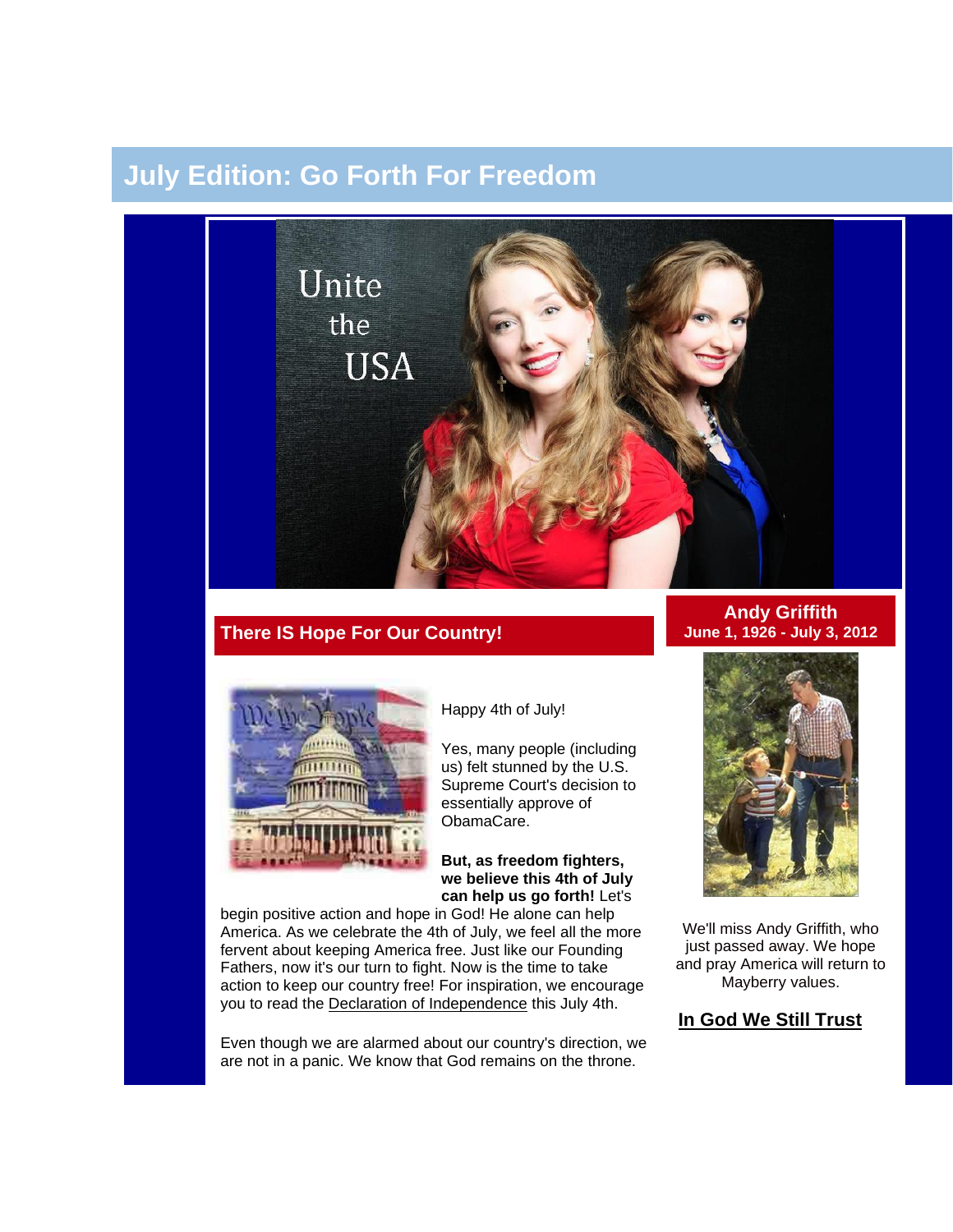With Him, all things are possible. *Pray and get busy with good actions instead of only having sad reactions!*

No matter what a U.S. President does, God still reigns! Psalm 47:8 attests, "God reigns over the nations; God sits upon His holy throne." Yes! God reigns higher than any high-profile official. His Word remains the final word.

Read this month's edition of Unite the USA. Learn how you can be a freedom fighter!

>>>**EASY TIP**: [Go to our Facebook page](https://www.facebook.com/pages/Unite-the-USA/200053406703556#!/pages/Unite-the-USA/200053406703556) to copy and share our 4th of July pictures on your Facebook wall. It's easy to share positive, patriotic messages and add colorful patriotic flair to your Facebook page while sharing the truth!!

#### **And remember: When you look up at firewords, pray for veterans who came under fire for you!**

God bless, Carrie and Stacie Stoelting Founders of [Unite the USA](http://unitetheusa.org/index.html)

### **The ABC's of Patriotism**

By Stacie and Carrie Stoelting

Wake Up Call: You might be called upon to help save our nation from an uneducated generation. This statement is not a matter of pride or exclusivity. It's a somber realization: Liberals have infiltrated our nation via public education's atheistic, anti-



family, immoral, and socialistic indoctrination of precious children.

Our smiles almost faded with grief when a high school student cocked her head to the side and said, "Who is our First Lady?" She honestly did not know! Yet if we were to strike a conversation about the latest singing sensation or actor, details would pour out of her lips.

As two young women of the post-9/11 generation, we know it: Our generation is in trouble. Here's another example: "Until I heard your talk this morning, I never realized the original 13 colonies were all on the East Coast," a sincere college sophomore confessed to David McCullough, a two-time



Celebrate your freedom this July 4th and order *[In God We](http://unitetheusa.org/id56.html)  [Still Trust](http://unitetheusa.org/id56.html)*. All proceeds go to Unite the USA. Help Stacie and Carrie promote faith and freedom in America. Your support is important and appreciated. *[Buy or](http://unitetheusa.org/id56.html)  [download a copy today.](http://unitetheusa.org/id56.html)*God bless you as you celebrate the red, white, and blue!

### **Booking Info**



Celebrate the true spirit of America with Carrie Beth and Stacie Ruth. Book Stacie and Carrie for concert or conference! Email [info@unitetheusa.org](mailto:info@unitetheusa.org) for more information.

### **Featured Quote**

"Silence in the face of evil is in itself evil. God will not hold us guiltless. Not to speak is to speak. Not to act is to act."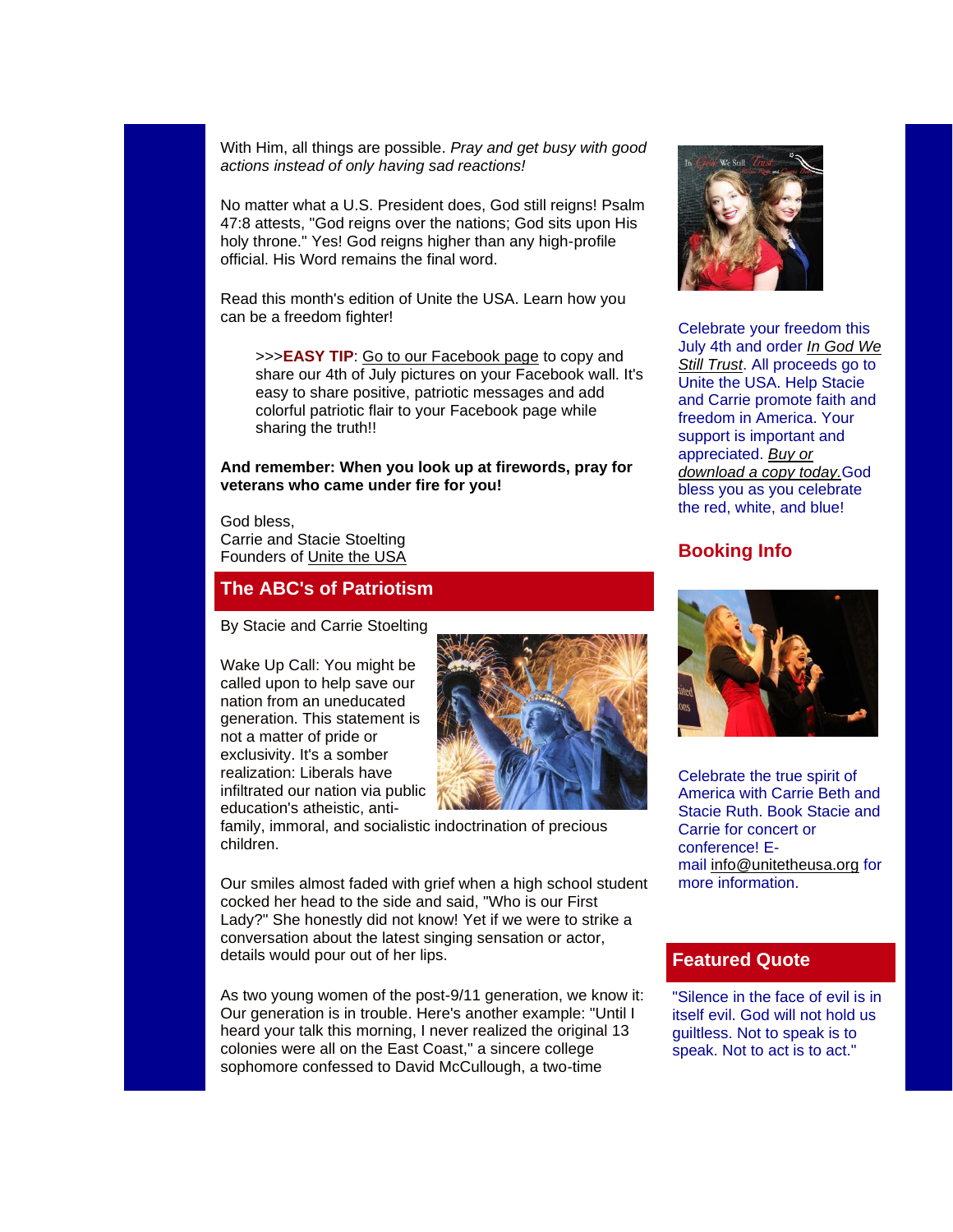winner of the Pulitzer Prize and Presidential Medal of Freedom recipient.

That was twenty years ago. Today, college students suffer far more historical deficiency. Later, McCullough rang the alarm bell with this statement: "We're raising young people who are, by and large, historically illiterate."

It's true. Today, many young people apathetically accept America's freedoms. But apathy fells countries. Dedicated Christian families know the importance of faith and freedom.

This is why they will continue to play a key role in directing our country back to our Christian roots.

The life of America depends on the lives of young people today. And that is why we want to encourage our fellow young people - and all citizens - with the ABCs of Patriotism. They are tips about how to make a positive impact in America.

Today, while we could expound upon countless statistics, we desire to share tips to help you help America. We've shared on FOX News, and now it's up to you to share the tips, too.

We call them the "ABC's of Positive Patriotism." [\(Click here to](http://unitetheusa.org/id78.html)  [watch a clip of us sharing them on Fox News.](http://unitetheusa.org/id78.html))

### **"ABC's of Positive Patriotism"**

**A: Act.** Don't just talk. Act. Have your own prayer meetings before attending town hall meetings, always vote -even in primaries and mid-term elections, and call/write your Congressman about your concerns. Educate your children about the Christian history of American government. (Through education, you will discover more ways to make your voice heard.) Be aware of the news, ask God to show you His promises that apply to your concerns, and ask Him for wisdom and opportunity to influence policies. (i.e. The American Family Association and Liberty Counsel also help people stay alert.) Our organization, Unite the USA.org, is not self-focused: It helps people tap into other like-minded Christian missions to help our nation. (Sign up for our newsletter at [www.UnitetheUSA.org.](http://r20.rs6.net/tn.jsp?e=001VVOD2vubR7H6d5qvC-PO7LuMdGXRFw-D4mIIoBoLP4p47k3vPypuJwlLs7jvLL8gaaRjabbNYgVDuXu_eI5M4DXB0XoqvYuffW8YLzg8qILiPyPETgBMzg==))

**B: Be bold** (and respectful). Contact legislators and be ready to express your position while backing it up with facts, respectful firmness, and faith.

**C: Connect.** Connect with your Congressmen and women enough that they know your name. Often, their offices correspond more than you'd expect! Meet your

#### **- Dietrich Bonhoeffer** German Pastor and Theologian in Nazi Germany...and Martyr

#### **Featured Founding Father**



**James McHenry** (November 16, 1753 - May 3, 1816) was an early American statesman. McHenry was a signer of the United States Constitution from Maryland and the namesake of Fort McHenry. He was a delegate to the Continental Congress from Maryland, and the third United States Secretary of War (1796-1800), under presidents George Washington and John Adams.

### **[In God We Still Trust](http://www.youtube.com/watch?v=FygzW-tLye0&feature=youtu.be)**